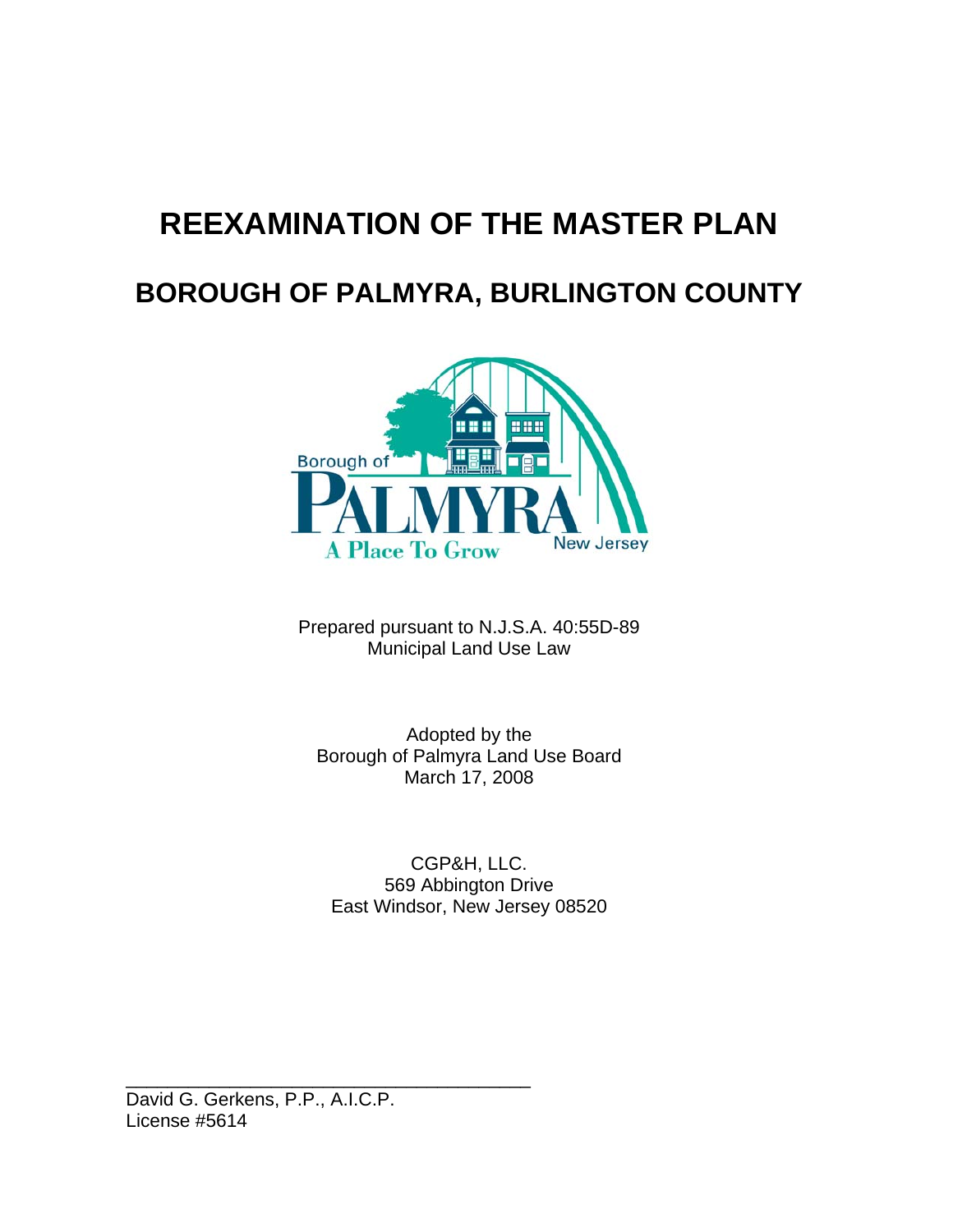## **TABLE OF CONTENTS**

|                                                                                                                                               | Periodic Reexamination: Introduction and Purpose                              | 1                   |
|-----------------------------------------------------------------------------------------------------------------------------------------------|-------------------------------------------------------------------------------|---------------------|
| Major Problems and Objectives Relating to Land Development                                                                                    |                                                                               | 4                   |
| А.<br>В.                                                                                                                                      | <b>Major Land Development Problems</b><br><b>Land Development Objectives</b>  | 4<br>$\overline{4}$ |
| Problems and Objectives: Strategic Overview                                                                                                   |                                                                               | 4                   |
| Α.                                                                                                                                            | <b>Status of Major Land Development Problems</b>                              | 4                   |
| Significant Changes to the Underlying Basis of the Master Plan and<br>Development Regulations Vis-à-vis Assumptions, Policies, and Objectives |                                                                               | 5                   |
| А.                                                                                                                                            | <b>Significant New Conditions</b>                                             | 5                   |
| Recommended Specific Changes to the Master Plan and Development<br><b>Regulations</b>                                                         |                                                                               | 6                   |
| А.<br>В.                                                                                                                                      | Recommended Master Plan Changes<br>Recommended Development Regulation Changes | 6<br>$\overline{7}$ |
| Incorporation of Redevelopment Plans                                                                                                          |                                                                               | 8                   |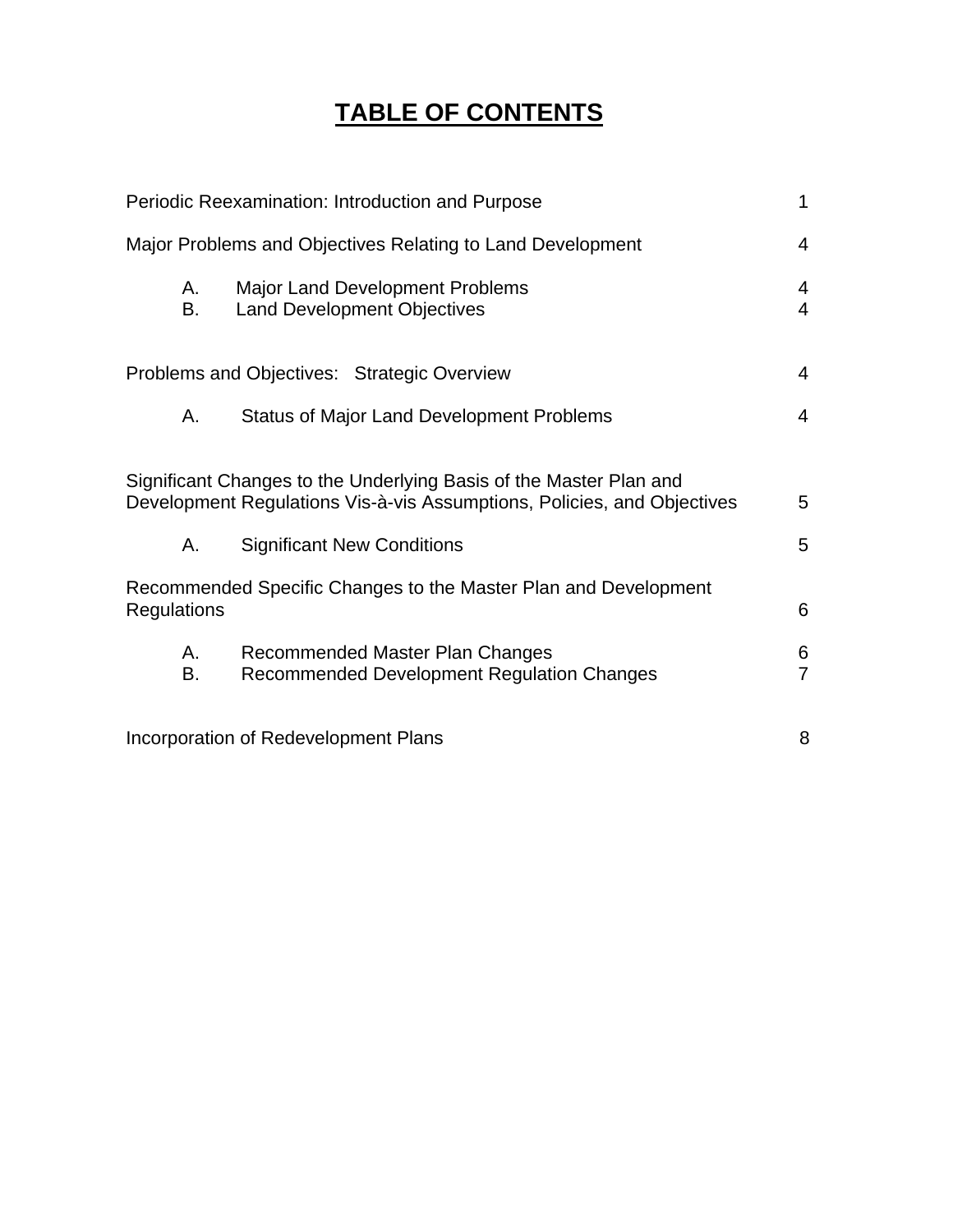## **STATUTORY REEXAMINATION OF MASTER PLAN**

New Jersey's Municipal Land Use Law (MLUL), N.J.S.A. 40:55D-1 et seq., requires all municipalities to reexamine their master plans at least every six years. The purpose of this requirement is for municipalities to have regular, periodic reviews of current information and changing conditions within the municipality in the interest of keeping long-range planning as up-to-date as possible.

In C.40:55D-89 of the MLUL, the following language is set forth:

 *The governing body shall, at least every six years, provide for a general reexamination of its master plan and development regulations by the planning board which shall prepare and adopt by resolution a report on the findings of such reexamination, a copy of which report and resolution shall be sent to the county planning board and the municipal clerk of each adjoining municipality...* 

The Borough of Palmyra's Land Use Board adopted an updated Master Plan on March 19, 2001. That Master Plan was based on the previous Master Plan that was adopted in May, 1992.

### **INTRODUCTION**

The Master Plan serves as the guiding document in the development and redevelopment of municipalities in that it sets fourth the vision for the community through the Land Use Board. Through the setting forth of assumptions, policies, goals, and objectives, it becomes the framework against which development activity is compared for conformance thereby providing guidance to boards having land use jurisdiction. The significance of the Master Plan is also derived from the fact that it forms the legal foundation for the zoning ordinance and zoning map which, in turn, must be substantially consistent with the municipality's land use policies as stated in the plan. In addition, the significance of the document is further evidenced by the requirement set forth under N.J.S.A. 40:55D-89 of the Municipal Land Use Law mandating the periodic reexamination of said document by the Planning Board at least every six years with failure to do so constituting "a rebuttable presumption that the municipal development regulations are no longer reasonable."

Given the statutory charge, the Land Use Board of the Borough of Palmyra initiated, in August 2007, a series of monthly meetings, open to the public, in order to discuss and encourage public participation in the review of the Borough's 1992 Master Plan and 2001 Reexamination Report which under the Municipal Land Use Law is to address:

- a. The major problems and objectives relating to land development in the municipality at the time of the adoption of the last reexamination report.
- b. The extent to which such problems and objectives have been reduced or have increased subsequent to such date.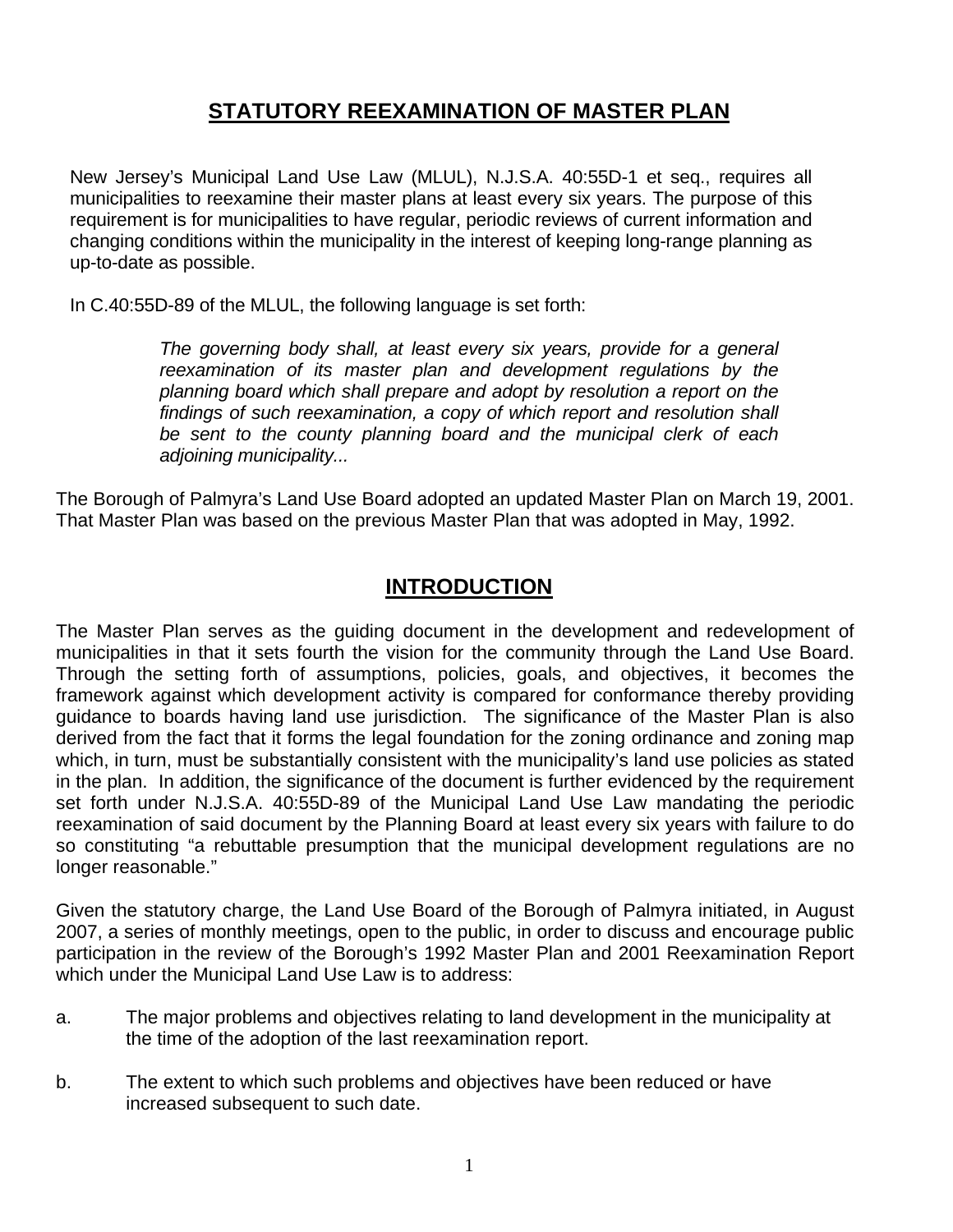- c. The extent to which there have been significant changes in the assumptions, policies, and objectives forming the basis for the master plan or redevelopment regulations as last revised, with particular regard to the density and distribution of population and land uses, housing conditions, circulation, conservation of natural resources, energy conservation, collection, disposition, and recycling of designated recyclable materials, and changes in State, county, and municipal policies and objectives.
- c. The specific changes recommended for the master plan or development regulations, if any, including underlying objectives, policies, and standards, or whether a new plan or regulations should be prepared.
- e. The recommendations of the Planning Board concerning the incorporation of redevelopment plans adopted pursuant to the "Local Redevelopment and Housing Law," P.L. 1992, c.79 (C.40A:12A-1 et al.) into the land use plan element of the municipal master plan, and recommended changes, if any, in the local development regulations necessary to effectuate the redevelopment plans of the municipality.

The MLUL requires consideration of these five areas of concern within the statutory reexamination report. Those areas are identified below along with response statements.

## **REVIEW OF PAST CONDITIONS**

C.40:55D-89a of the MLUL provides that the reexamination report shall review:

 *The major problems and objectives relating to land development in the municipality at the time of the last reexamination report.* 

At the time of the development of the 1992 Master Plan, the Borough identified several land use issues as being impediments to development. These included:

- The not fully productive utilization of lands contiguous to the Route 73 corridor.
- Constraints imposed, via regulation, on the environmentally sensitive lands on the west side of Route 73 in proximity to the Delaware River.
- The trend toward decline of the downtown business district.
- The limited utilization of available open space.
- The vacancy of the drive-in theatre site on the west side of Route 73.
- The absence of sufficient stormwater management standards relating to new development.
- The lack of buffer requirements addressing the screening of disparate contiguous uses and lack of controls regulating the intensity of commercial and industrial development.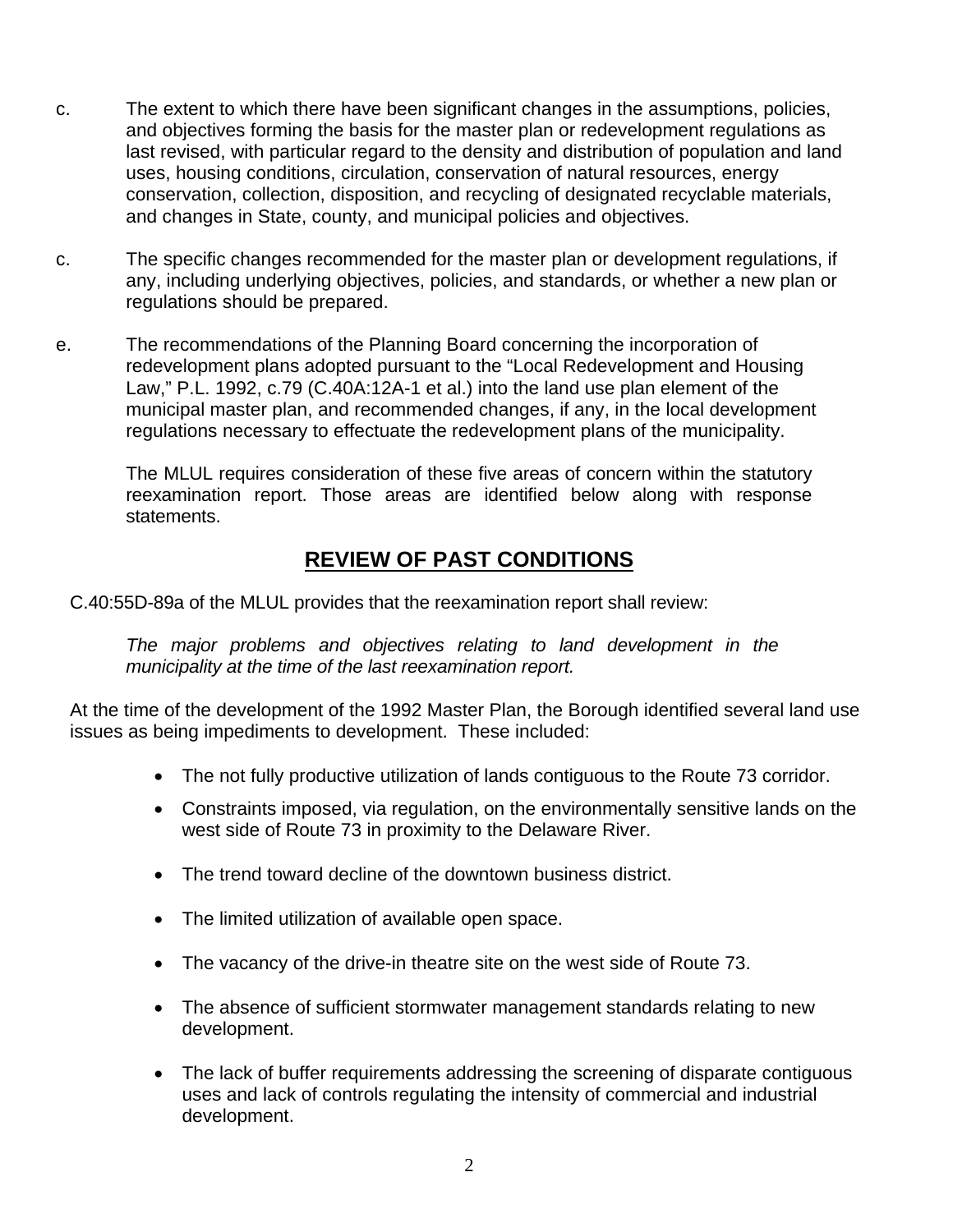- The lack of comprehensive stormwater management mapping and details relating to size, location, and conditions of existing piping.
- The instances of less than adequate stormwater management facilities resulting in localized flooding conditions.
- The presence of undersized 4" water mains.
- The need of the Department of Public Works for sewer jetting equipment.

#### A. **Land Development Objectives**

Strategic objectives incorporated into the framework of the 1992 document included:

- The provision of a balanced land use development pattern enabling effective public facilities management.
- The provision of a range of housing types through both rehabilitation and in-fill construction.
- The improvement of the transportation system for the more efficient movement of people and goods.
- The provision of utility services in satisfaction of Borough needs and rectification of storm drainage problems.
- The expansion of community facilities in support of the Borough's population.
- The provision of a comprehensive system of public recreation facilities.
- The protection of natural and environmental resources.
- The development of an effective energy conservation program.
- The preservation of Palmyra's heritage.

Specific land use/development objectives for the fully productive utilization of lands within Palmyra, as enunciated encompassed:

- The protection of residential areas from encroachment of commercial and industrial uses.
- The expansion of open space through the development of parklands along the Delaware River from the Pennsauken creek to Riverton, and through the development of a linear park and the anticipated heritage trail.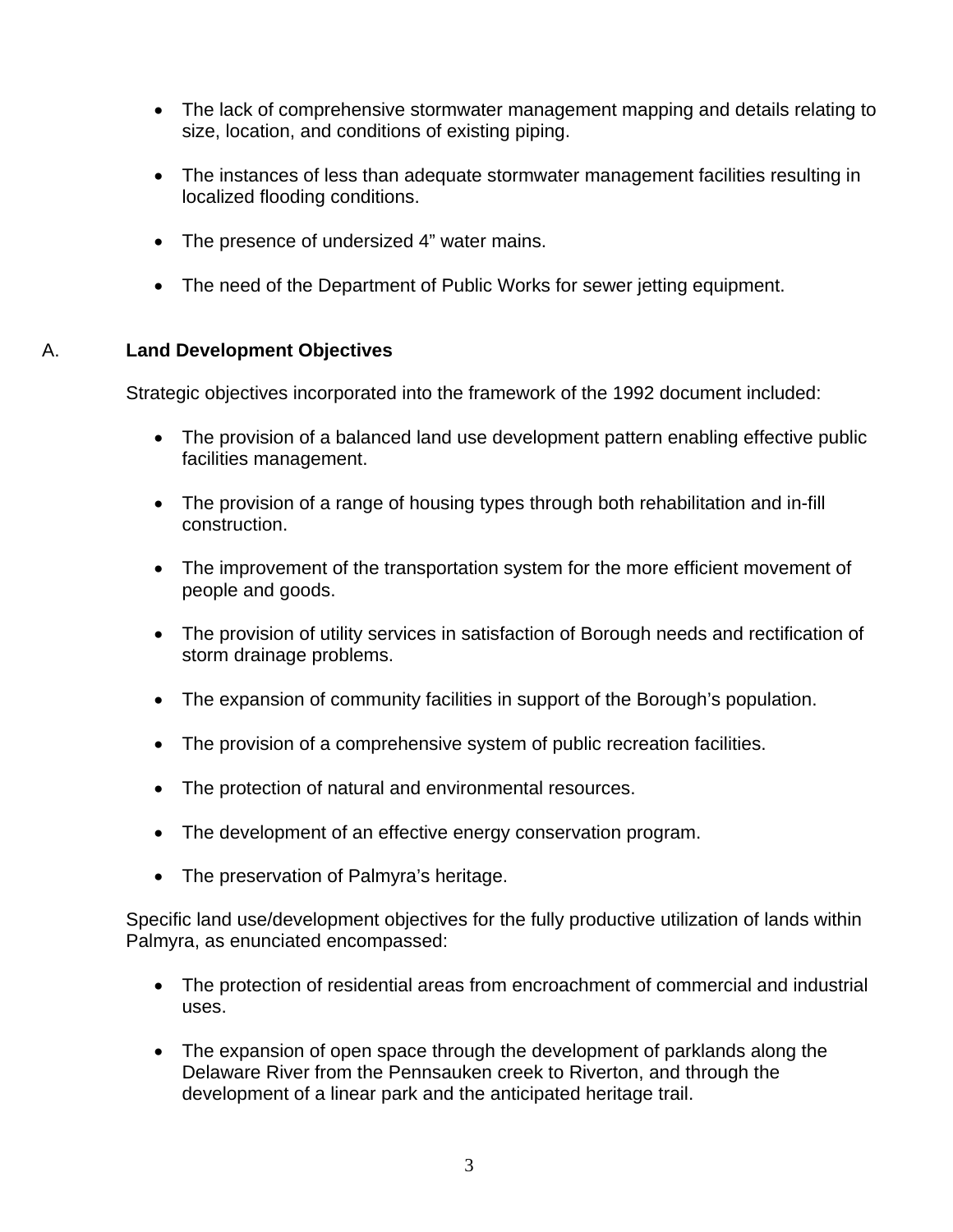- The improvement of the downtown business district through the encouragement of commercial in-fill construction.
- The evaluation of residential densities, bulk standards, and land uses to ensure a desired quality of living.
- The encouragement of commercial development along the Route 73 corridor so as to expand the tax base while concomitantly preserving adjoining residential areas.
- The undertaking of initial steps leading to environmentally sensitive development of lands west of Route 73.

## **PROBLEMS AND OBJECTIVES: STRATEGIC OVERVIEW**

The general reexamination report has the statutory charge of reviewing the status of the goals and objectives identified, in this case, of the 1992 Master Plan so as to ascertain currency, and where, through proactive municipal action, problematic conditions have been ameliorated, and where, in the alternative, such conditions have become further aggravated. Given this charge, the report notes:

#### A. **Status of Major Land Development Problems**

The problems identified in the 1992 Master Plan are generally carried forward. Comment is provided in those instances where a change in status has occurred or in those instances where a change of status is anticipated given ongoing Borough action.

- The not fully productive utilization of lands contiguous to the Route 73 corridor is being addressed through the Borough Council's directive to the Land Use Board to conduct a preliminary investigation to ascertain the appropriateness of an area in need of redevelopment determination. The determination was made that the area is in need of redevelopment and negotiations are ongoing with a preferred Master Redeveloper.
- The trend toward decline of the downtown business district remains an issue with ongoing storefront vacancies. The issue is being addressed by a partnership between the Burlington County of Economic Development and Regional Planning, which is conducting a Determination of Need Study, and the Borough, which will develop a downtown revitalization planned based on the County's findings. In addition, owner rehabilitation should be encouraged and the Palmyra Economic Development committee and Palmyra Business Alliance should spearhead business recruitment efforts.
- The former drive-in theatre on the west side of Route 73 is now the site of what is commonly referred to as a flea market. Private sector redevelopment is being utilized to address this issue.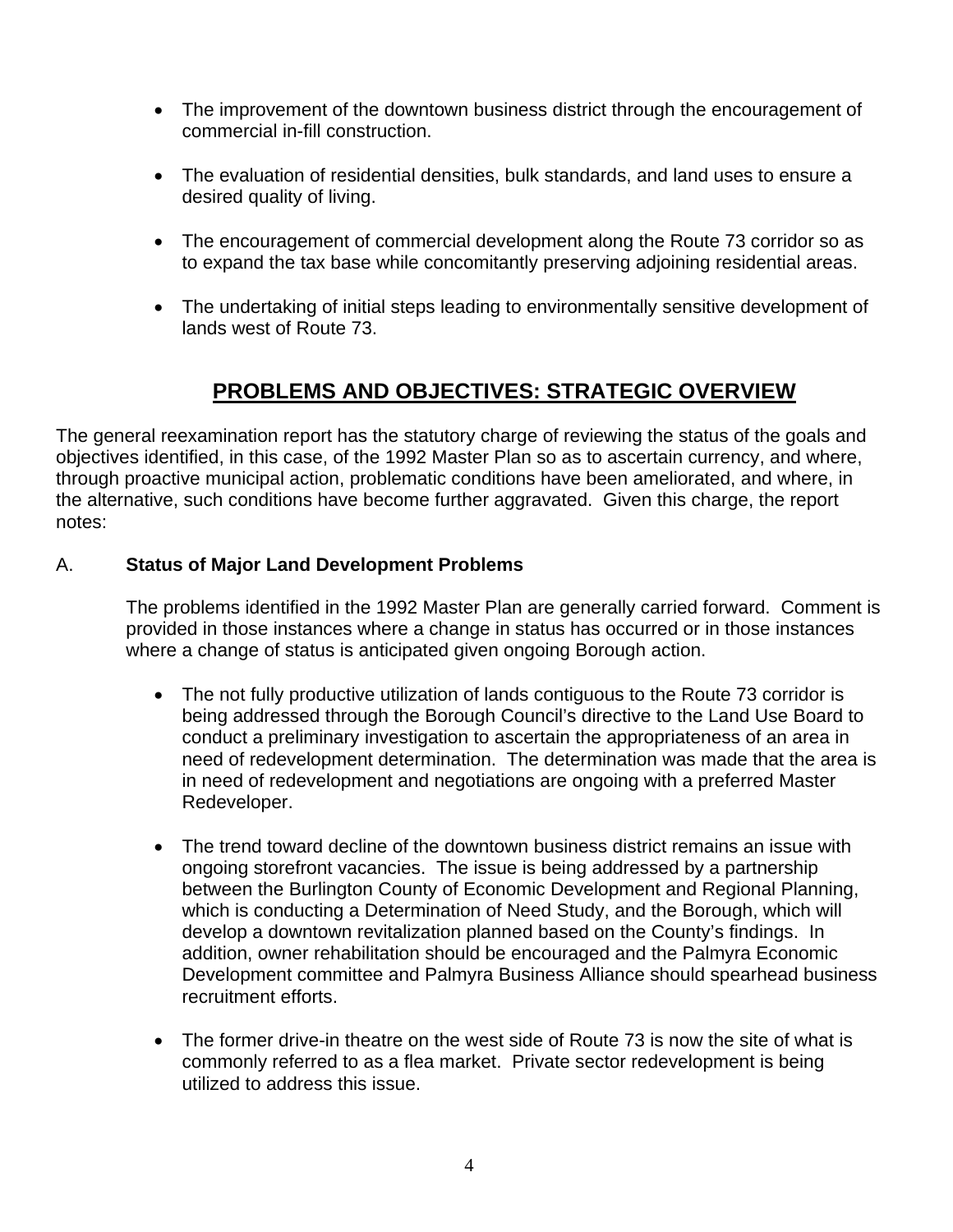- The absence of sufficient stormwater management standards relating to new development has been abated to the extent standards are imposed through the Residential Site Improvement Standards.
- New Jersey-American Water Company has replaced several of the undersized 4" water mains.
- The Department of Public Works has acquired sewer jetting equipment.

## **SIGNIFICANT CHANGES TO THE UNDERLYING BASIS OF THE MASTER PLAN AND DEVELOPMENT REGULATIONS VIS-À-VIS ASSUMPTIONS, POLICIES, AND OBJECTIVES**

The 1992 Master Plan did not incorporate specific assumptions nor specific overarching policies. In view of this and given the significance of the new conditions, set forth infra, this reexamination report recommends the preparation of a new document that would provide the basis for the specific changes recommended in the next section.

#### A. **Significant New Conditions**

- Through technology, increasing numbers of people utilizing portions of their homes for professional use necessitating as evaluation of regulations relating thereto.
- The introduction of the RiverLine transit system continues to play a positive role in strengthening the local economy. However, stagnant economic conditions remain in the Borough's Broad Street corridor and the area lacks destination shops and restaurants needed to create a vibrant atmosphere that will attract visitors to the corridor, particularly in the evening hours.
- The development of the Palmyra Cove Nature Park has not been fully utilized to attract visitors to downtown Palmyra and joint marketing opportunities need to be explored.
- The anticipated introduction of the Delaware River Heritage Trail which will afford enhanced opportunities for the enjoyment of the outdoors.
- The utilization of proactive measures, to encourage development and redevelopment, available through the Local Redevelopment and Housing Law N.J.S.A.40A:12A-1 et. seq. should be continued in Palmyra once the Route 73 South Redevelopment Project is under a Redevelopers Agreement.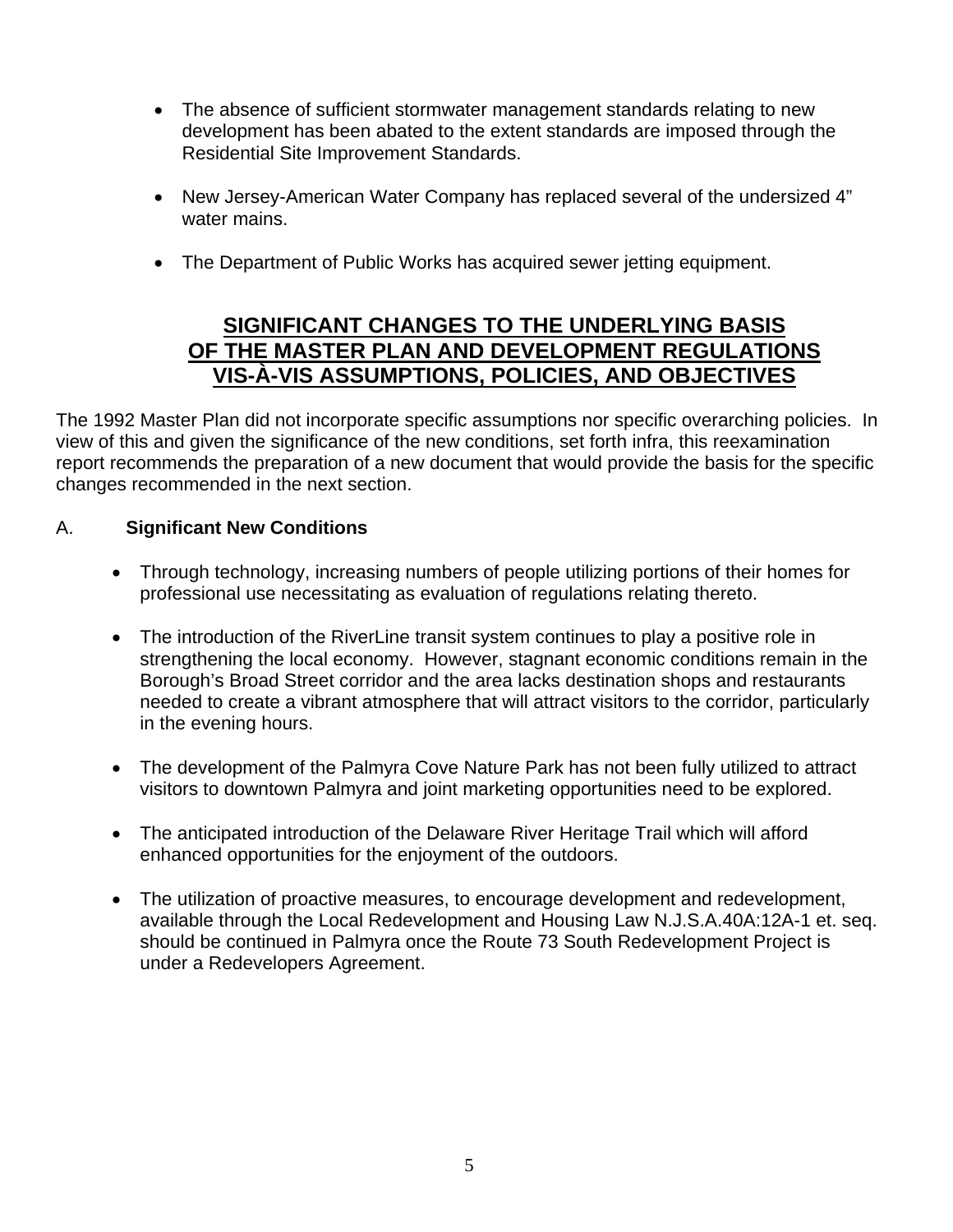## **RECOMMENDED SPECIFIC CHANGES TO THE MASTER PLAN AND DEVELOPMENT REGULATIONS**

#### A. **Recommended Master Plan Changes**

- Incorporate the below listed assumptions:
	- o The ongoing expansion and preservation of open space and active and passive recreation opportunities should be continued to the greatest extent possible.
	- o Efforts should be continued to remediate the lands west of Route 73 to facilitate redevelopment.
	- o The Borough should investigate avenues to reverse the trend of singlefamily housing units being converted to multi-family rental units.
	- o The Borough will continue to have a constitutional obligation to provide housing affordable to low and moderate income families. This obligation should be placed on the selected Master Redeveloper for the Route 73 South project, to minimize the fiscal impact on the Borough.
	- o Infrastructure specifically sanitary sewer collection system infrastructure is in need of replacement.
	- o The reduction of solid waste from the waste stream is desirable and necessary.
	- o Development having an impact on buildings and sites significant to the heritage of Palmyra should be reviewed and reported on by a Historic Advisory Commission.
- Establish policies to provide guidance to development/redevelopment determinations. Said policies to include:
	- o Economic vitality and the fully productive utilization of land should be promoted through the development /redevelopment process.
	- o Redevelopment planning as enunciated under the Land Redevelopment and Housing Law N.J.A.C. 40A:12A-1 et. seq. should continue to be promoted.
	- o The Borough's affordable housing obligation should be satisfied via the redevelopment process.
	- o Development and redevelopment activities must be respectful of the environment and promote the preservation of green space.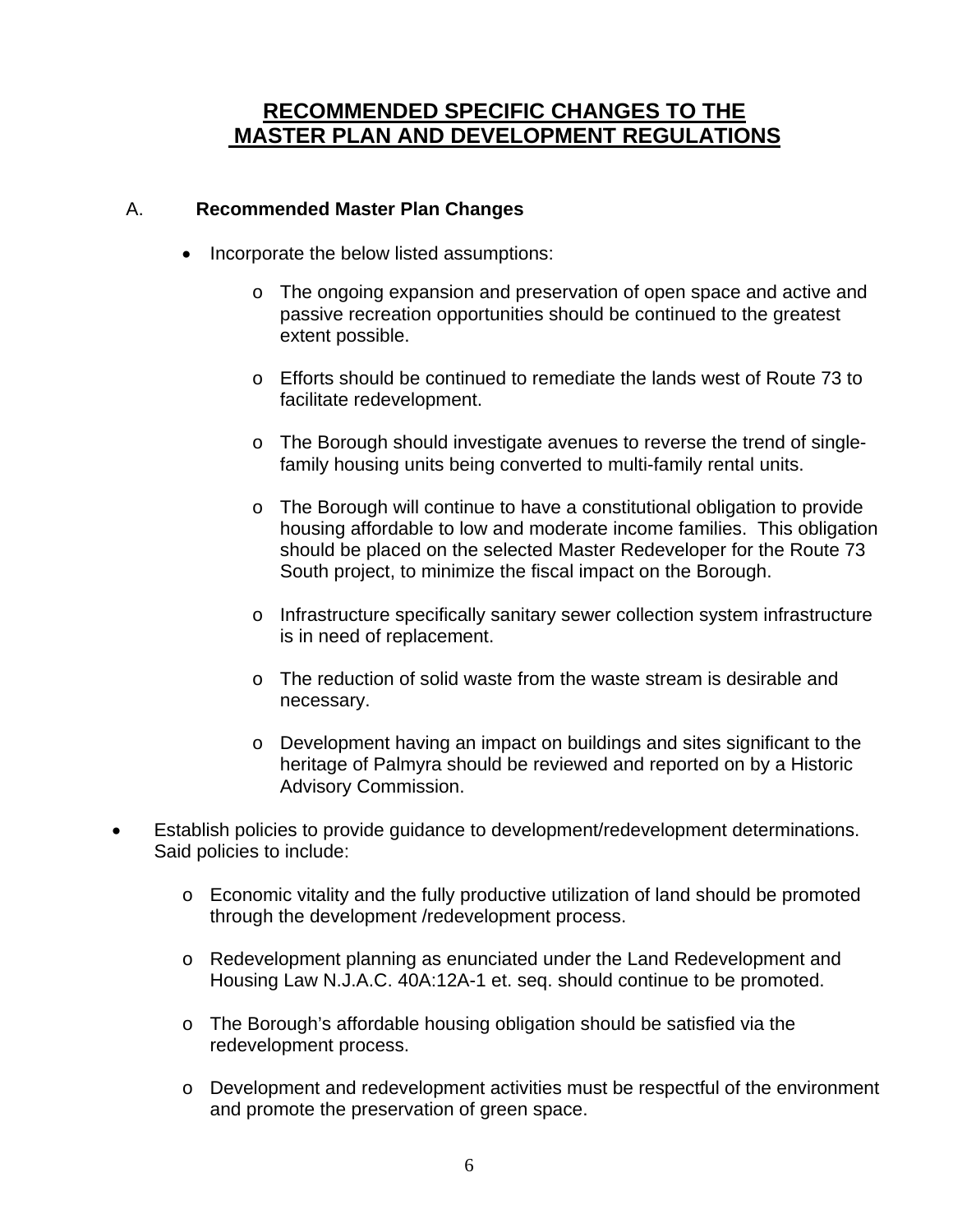o Public improvements and improvements to facilities frequented by the public are to be barrier-free and in accord with ADA Accessibility Guidelines.

#### B. **Recommended Development Regulation Changes**

Master Plan amendments by element are set forth:

#### o **Housing Plan**

The general reexamination report recommends the inclusion of specific language in the Master Plan calling for continuing the ongoing efforts by the Borough to attain certification through the Council on Affordable Housing (C.O.A.H.).

#### o **Circulation Element**

Recommendations relating to both pedestrian and vehicular traffic include:

 $\triangleright$  Establishment of one-way traffic circulation along West Broad Street from Cinnaminson Avenue to Chestnut Avenue so as to enhance pedestrian safety in the vicinity of the municipal building, post office and planned community center. Angled parking should also be created on West Broad Street to address access issues in the downtown district.

#### o **Community Facilities Element**

- $\triangleright$  For the Municipal Complex:
	- Develop a new community center to meet the recreation, community and cultural needs of the Borough's residents.
	- Installation of angled parking along West Broad Street.

#### o **Recreation Element**

- $\triangleright$  Examine the feasibility of replacing the Legion Field soccer surface with safer, more durable synthetic turf.
- $\triangleright$  Encourage development and participate in the planning of the proposed Delaware River Heritage Trail.
- $\triangleright$  Revitalize the recreational facilities at the Ethel B. Hardy Playground.
- $\triangleright$  Continue to expand recreational opportunities for Borough residents.